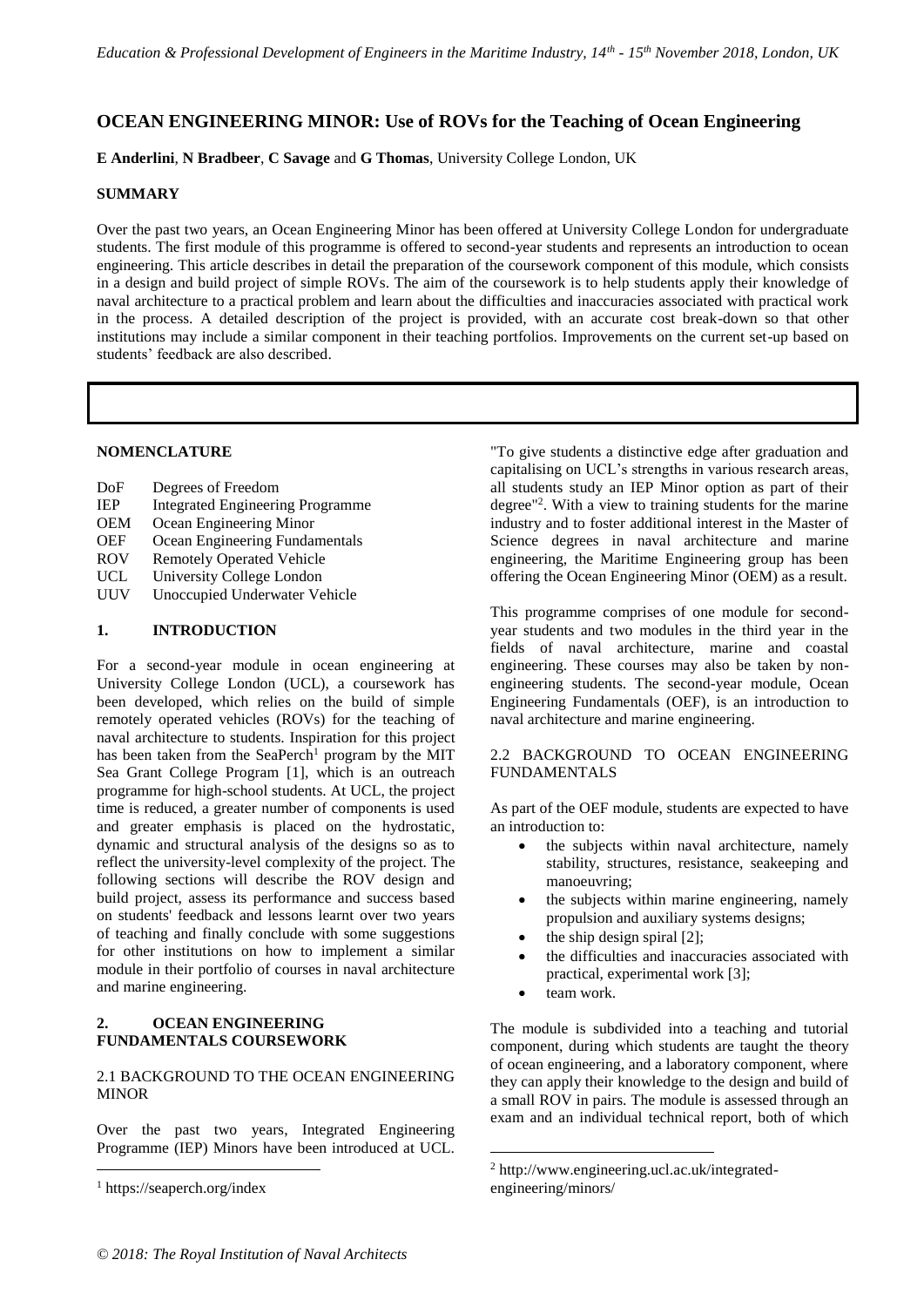contribute 50% towards the students' final grade. Whereas the exam tests their theoretical knowledge, the technical report assesses students' report writing skills, their ability to work in groups and their design capabilities.

## 2.3 COURSEWORK DESCRIPTION

After an introduction to the coursework and laboratory, the design, build and test stage lasts 6 weeks, with two hour-long slots per week of face-to-face tuition. Students have access to a workshop and a small wave basin during this time. In the final week of the project (week 7), a competition is held (with a duration of 4 hours) where the ROV designs are judged according to the following criteria:

- Lightest overall vehicle;
- Least ballast (and flotation aid) mass;
- Fastest ROV in a straight line;
- Fastest qualification time in a task consisting in the ROV lifting a ring underwater from a frame and placing it in a different frame.

These criteria are deemed to be representative of actual unoccupied underwater vehicles (UUVs) designs [4-5], with the requirements for low mass and ballast mass reflecting lower construction costs and energy requirements and the fastest designs corresponding to greatest emphasis being placed on performance.

## **3. ROV DESIGN**

When creating the ROV design and build project, teaching staff have been careful to select the components for the ROV designs so as to:

- ensure students would be able to physically build the ROVs in the expected time frame assuming very little practical experience;
- ensure the ROVs can be built using the existing UCL facilities and equipment;
- minimise health and safety risks to students during construction and testing;
- maximise the range of different design options to foster students' innovation;
- maximise the time spent by the students on the mechanical design;
- minimise the time spent by the students on the electronics and controller design, since these topics go beyond the scope of the module;
- minimise the overall cost per ROV.

As a result, the following changes have been with respect to the original Seaperch design [1]:

- the controller is now provided to the students so that they can focus entirely on the ROV development;
- the motors are not sealed in protective casing, since corrosion has not found to be a problem for the selected motors for short-term projects in the water of the UCL wave tank;
- the motors are connected to the controller through a network (Ethernet CAT6) cable for simpler wiring;
- four rather than three thrusters are used so as to improve the manoeuvrability of the ROVs;
- students must use the components they are given, which are described in Sec. III-C.

The resulting variation of successful ROV designs is summarised in Figure 1, which shows four examples from students from the 2017/18 cohort.







(b)



Figure 1: Example students' ROV designs.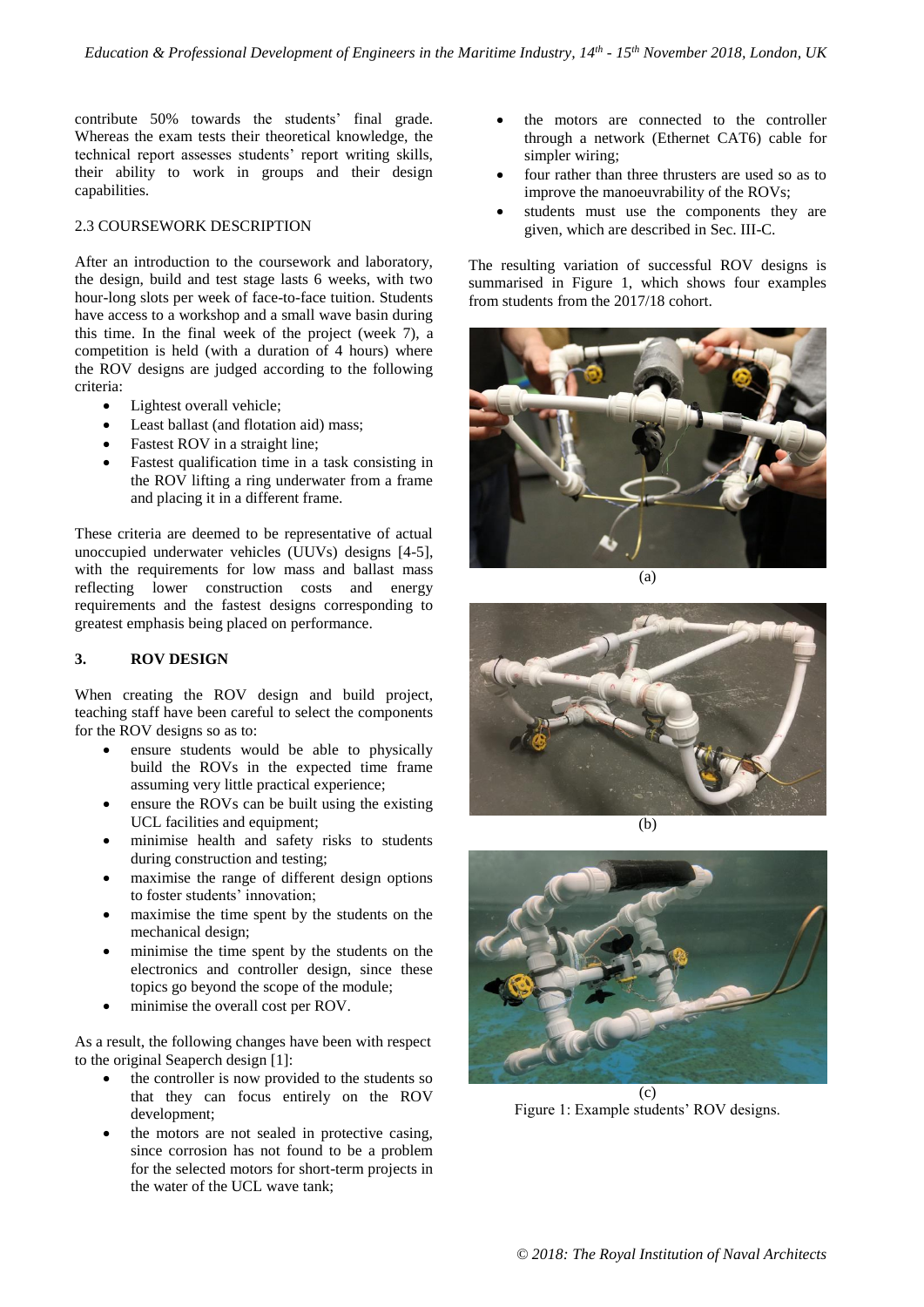### 3.1 ORIGINAL THRUSTERS DESIGN

A simple design for the thrusters is selected, with a model-boat propeller connected to a DC motor. As can be seen in Figure 2, the four pairs of a CAT6 cable are connected each to one motor. The female head enables a simple connection to the long male-male CAT6 cable, which is used to carry the power set by the controller. The motors can be operated in either direction.



Figure 2: Original ROV thrusters design.

Originally, the propellers were bought from a specialist supplier of model boat propellers. Nevertheless, this has been now changed after students' feedback, as described in Section 4.2.

### 3.2 ORIGINAL CONTROLLER DESIGN

To reduce the time spent by students on the electronics, a simple analogue controller was designed to be used by all groups in turns, which is shown in Figure 3. The controller comprises of four variable resistance resistors to modulate the power to each motor and four switches to change the motors' thrust direction. Power is provided through a DC power source, whose voltage and current can be controlled. In fact, the voltage is set, while the current is controlled by the dials of the controller connected to the resistors.



Figure 3: Analogue controller.

### 3.3 ROV BUILD COMPONENTS

UCL provides the build materials for the ROVs, which the students must use. A list of all items, their dimensions and quantity per ROV can be found in Table 1, while Figure 4 shows the appearance of the components. As can be seen from Table 1, the cost per ROV is approximately £60. This includes a cost for the propellers, which has now become redundant due to their new 3D-printed design. Since a project is shared by two students, the total cost of the coursework is affordable. Note that the costs in Table 1 refer to the catalogue prices of UCL's suppliers without the application of additional discounts specific to UCL. For other institutions, these prices may differ, although the change is expected to be small. Similarly, the individual components may be changed to better reflect a different reality, as the original Seaperch design has been slightly modified to better accommodate UCL's needs.



Figure 4: ROV components. The legend for the numbers can be found in Table 1.

Table 1: ROV build components inclusive of dimensions, quantity and cost per ROV. **Price** 

| No.            | <b>Item</b>                    | <b>Dimensions</b>                                 | Quantity<br>per ROV | per<br><b>ROV</b><br>$\mathbf{f}(\mathbf{f})$ |
|----------------|--------------------------------|---------------------------------------------------|---------------------|-----------------------------------------------|
| $\mathbf{1}$   | Pipe                           | $D=15$ mm, $t=3$<br>$mm, L=3$ m                   | 1                   | 4.39                                          |
| 2              | Elbow joints                   | $D=15$ mm                                         | 10                  | 11.33                                         |
| $\overline{3}$ | Tee joints                     | $D=15$ mm                                         | 4                   | 3.78                                          |
| $\overline{4}$ | Pipe<br>insulation             | $D=28$ mm, $t=13$<br>$mm, L=1$ m                  | 1                   | 0.89                                          |
| 5              | Brass rod<br>(for the<br>hook) | $D=0.318$ mm,<br>$L=0.5$ m                        | 2                   | 2.79                                          |
| 6              | Small cable<br>ties            | $I=4$ in                                          | 15                  | 0.24                                          |
| $\overline{7}$ | Large cable<br>ties            | $L=12$ in                                         | 8                   | 0.57                                          |
| 8              | <b>Motors</b>                  | DC, 7.2 V, 19.68<br>W, shaft<br>$diameter=2.3$ mm | 4                   | 17.92                                         |
| 9              | Motor<br>clamps                | $D=27$ mm                                         | 4                   | 1.95                                          |
| 10             | Propeller                      | 2 blades                                          | 4                   | 6.08                                          |
| 11             | CAT6 cable                     | 1 m, RJ45 socket                                  | 1                   | 7.78                                          |
| Total          |                                |                                                   |                     | 57.71                                         |

#### 3.4 ROV BUILD TOOLS AND FACILITIES

The design and build phases of the project were performed on work tables in the engineering and fluids laboratories of UCL. To abide by high health and safety standards, students were given an induction on using the tools and materials provided and worked under direct supervision throughout the project. The following tools have been shared by students to build he ROVs:

pipe cutter,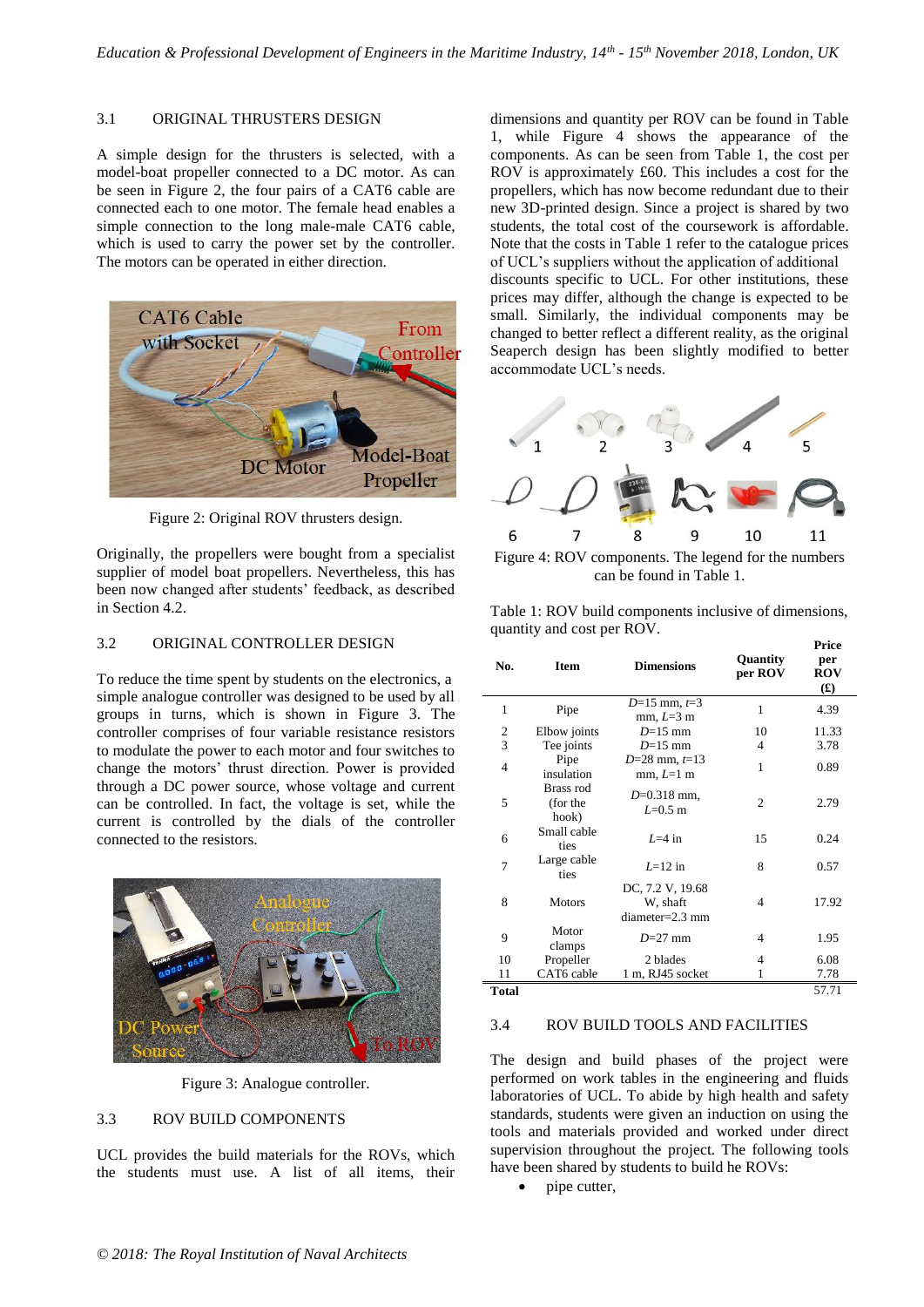- glue gun,
- scissors,
- pliers,
- drill (optional, required to speed up the flooding of the ROV chassis if desired),
- soldering iron (optional).

## 3.5 TESTING EQUIPMENT AND FACILITIES

During the design projects, students were provided with a cylindrical tank, a measuring jug, a scale and a string so that they could measure the buoyancy, mass and the approximate position of the centre of gravity of their designs. They would measure the displaced volume by filling the cylindrical tank by half and marking the waterline. Then, they would immerse the ROV in the tank and mark the new waterline. At this point it is possible to calculate the volume displaced by the ROV based on the difference in water depth and the crosssectional area of the cylindrical tank. The students could approximate the position of the centre of gravity by hanging the ROV and shifting the position of the string until the ROV is balanced in space.

These experimental estimates are important to ensure the achievement of a design that is neutrally buoyant and has sufficient stability. In addition to the experimental estimates, students also produce weight and buoyancy tables based on the mass and displaced volume of the individual components to obtain a more accurate estimate of the position of the centres of gravity and buoyancy, as standard practice in naval architecture [6]. The design is then updated in a spiral until a suitable design is achieved to meet the operational requirements [2].

The trial runs and final competition are run in the UCL wave and towing tank, as shown in Figure 5. The main advantage of this tank for this task is its glass walls, which allow students to view the ROVs in action (despite refraction effects). Normal pools are also suitable for this project, though.



Figure 5: UCL wave tank during the ROV competition day.

## **4. FEEDBACK AND LESSONS LEARNT**

Some of the students' ROV designs can be seen in Figure 1. The original objective to foster innovation has been met, with students coming up with ideas to achieve triangular and even circular shapes (achieved by bending pipes with hot water) in addition to standard cuboids. Furthermore, all students have learnt the importance of structural, static and dynamic considerations in the design of marine structures as well as the iterative nature of design. This was reflected by the overall high quality of the reports they produced.

Additionally, students have learnt to appreciate the inaccuracies associated with experimental measurements and the difficulties involved in practical design. A typical example is the drop of 6-digit precision in their calculations of the positions of the centres of gravity and buoyancy to more sensible values. Furthermore, students have come to appreciate the practical implications of the subjects covered during the theoretical component of the OEF module. For instance, one group designed a ROV with a chassis symmetrical about the *x*-*y* and *x*-*z* planes. At the start, they placed the motors on the top of the structure. As soon as they put the ROV in the water for testing, it capsized thus teaching the students a perfect lesson in hydrostatic stability.

The winning team, whose design can be seen in Figure 1a, has been the best one in applying the topics of hydrostatics, dynamics and structures in their design. In addition to being the lightest, their ROV has been the only one to successfully complete the complex task of moving the ring with a mass attached to it underwater from one frame to another. This was achieved through a perfectly neutrally buoyant design and the placing of the hook base vertically in line with the centre of gravity and buoyancy of the design, thus causing minimal pitching moments as a result of the lifting of the ring.

The ROV that won the prize for quickest in a straight line can be seen in Figure 1b. This result was possible mainly due to the good directional stability associated with this design as well as due to the team's choice to make the structure watertight, which reduced the need for additional flotation aid and its associated high drag.

## 4.1 STUDENTS' FEEDBACK

Overall, the OEF module received very positive feedback, with a mean score of 4.71 out of 5 and a standard deviation of 0.47 out of a 79% response rate. The small class size had an impact on this score (only 14 students enrolled on the module). However, most students identified the ROV design and build coursework as the best feature of the module and described it as enjoyable, interesting, challenging and engaging.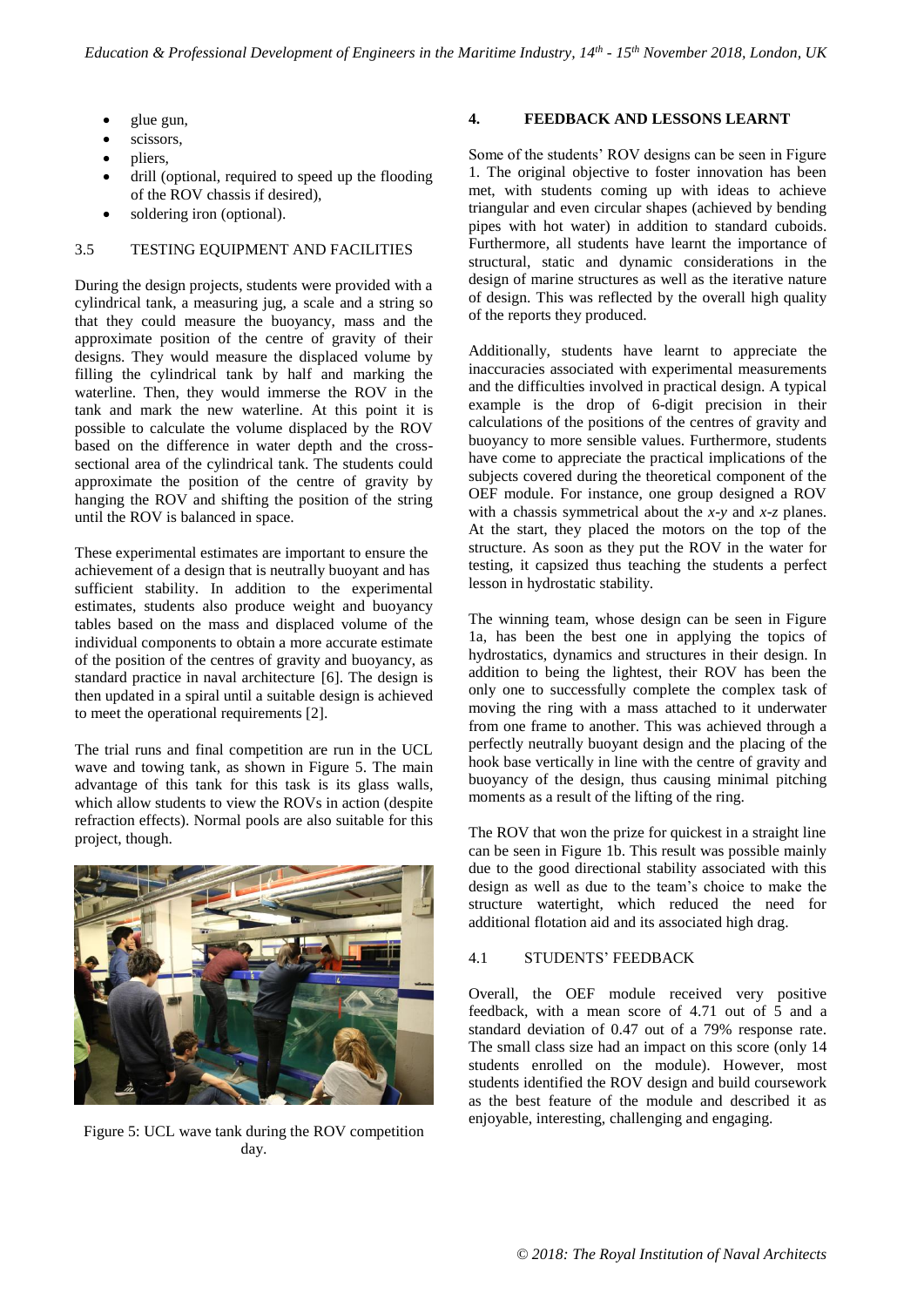Nevertheless, after the tank tests and competition day, some points were highlighted as problems that needed rectifying:

- the motors were found to stop working when used underwater for long periods of time;
- the model-boat propellers did not fit well to the motors; as a result, they would sometimes detach from the thrusters;
- the analogue controller showed unexpected behaviour after strong, long use due to wear and tear;
- students had difficulties controlling the ROVs from the sides of the tank.

The engineering solutions to these problems, which have required a major redesign of these components, will be described in the following sections.

## 4.2 IMPROVED THRUSTERS DESIGN

As a result of students' feedback the possible failure of the DC motors when operating underwater without protective casing was investigated. The motors were run from a voltage of 5 V to a voltage of 12.5 V in steps of 0.5 V for 5 min for each motor. This time corresponds to the maximum time expected from a typical run in the tank. The tests were repeated 4 times for 4 different motors.

From these tests, no failures were observed for a motor voltage ≤10 V. A failure rate of 10% was observed at the highest voltage of 12.5 V within the 5-min duration. Therefore, the conclusion is that students must have exceeded the 7.2 V rating of the motor during the competition day to try to increase the performance of their ROV. This has resulted in the arcing of the coil and the brushes, thus causing heat wear and subsequent burnout [7]. Hence, the solution for next year is to keep using the same motors without protective casing, but ensuring students do not change the settings of the DC power source. A voltage of 7 V will be set. Furthermore, the additional mass will be removed from the ring so as to simplify the task and reduce the thrust required in the move of the ring.

The existing model boat propellers presented two problems: firstly, they kept on falling off due to the poor fit onto the motor shafts; secondly, they are particularly difficult to source from a UCL purchasing perspective. Thus, they have been replaced with 3D-printed propellers specifically designed to fit tightly onto the motor shafts. 3D-printing means that the blades had to be created thicker than the minimum tolerance of the printer. The large dimension of the propellers will enable the motors to achieve the same levels of torque and thrust at lower revolutions. The new thruster unit can be seen in Figure 6, which can be compared with Figure 2. Furthermore, hot glue will be replaced with epoxy to ensure a stronger bonding.



Figure 6: Improved thrusters design.

## 4.3 IMPROVED CONTROLLER DESIGN

Based on students' feedback, the analogue controller has been replaced with a digital controller. This approach offers many benefits over the original system:

- improved ease of use, with students being able to use a joystick instead of four dials and four switches;
- simple integration with a camera that can be fixed to the ROV, which improves the students' awareness of the ROV position and orientation;
- increased robustness to wear and tear;
- increased flexibility for future changes and upgrades;
- improved teaching objectives, with students being introduced to some control theory.

The proposed digital controller design can be seen in Figure 7. As in the analogue controller, the motors are still powered by an adjustable DC power source. Nevertheless, the power flow is now controlled by a motor shield, which is connected to a micro-controller. The micro-controller is programmed from a laptop computer. Users can use a joystick to control with the ROV (not shown in Figure 7), with the graphical user interface (GUI) of the program showing on the laptop the orientation and position of the ROV through a camera video stream, the requested motion and the corresponding thrusters input in real time (Figure 10).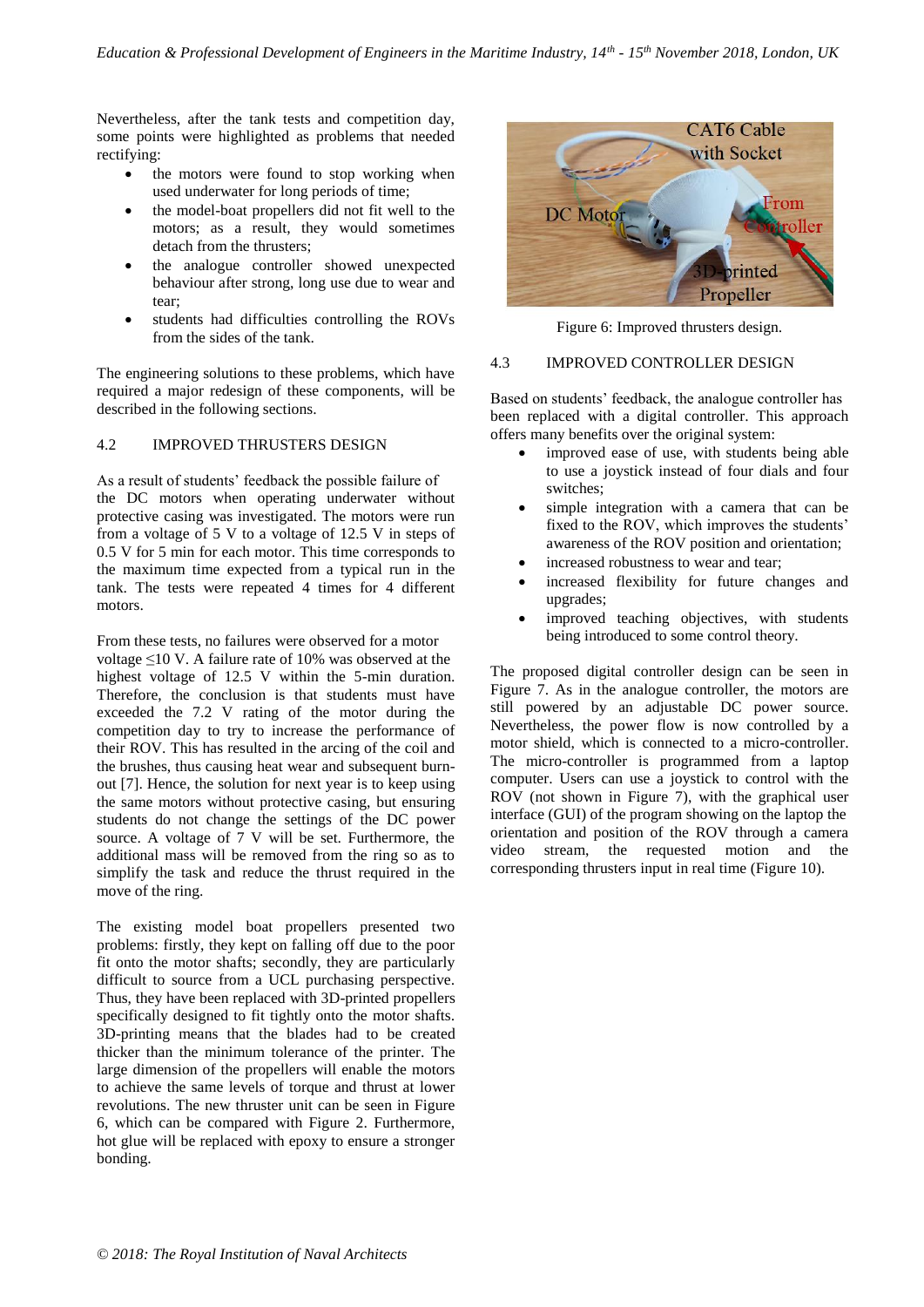

Figure 7: Digital controller.

### 4.3(a) Controller Software Design

Figure 8 shows the diagram of the digital controller. Using the video stream as feedback on the position and orientation of the ROV, the students control the input to the motors by specifying changes in the six degrees of freedom (DoF) through the joystick.



Figure 8: Diagram of the digital controller input to the motors.

The computation of the motors input is shown in Figure 9. The desired change in DoF is expressed by

$$
\delta \mathbf{x} = [x \ y \ z \ \varphi \ \theta \ \psi]^T, \tag{1}
$$

where *x* indicates surge, *y* sway, *z* heave,  $\varphi$  roll,  $\theta$  pitch and *ψ* yaw in the *body-fixed frame* [8]. Note that the body-fixed frame is selected due to the viewpoint the students have of the environment surrounding the ROV from the camera, which is fixed to the ROV itself. The two movement sticks on the joystick are programmed to control surge and sway and pitch and yaw, respectively. Heave is controlled through the two analogue triggers (one for upwards; the other one for downwards). Roll is set to zero throughout this work, i.e. it is assumed it cannot be controlled, as the ROVs are expected to be hydrostatically stable (pitch may be important to pick up the ring, though).



Figure 9: Diagram of the digital controller input to the motors.

As can be seen in Fig. 9, the desired change in DoF is mapped to a desired thrust vector in the body-fixed frame as

$$
\tau = C \cdot \delta x,\tag{2}
$$

where  $C = diag([1 \ 1 \ 1 \ 0 \ 0.25 \ 0.25])$  is a diagonal matrix of coefficients. Note that this matrix is designed to give more importance to translations than rotations. The number 1 represents the highest motor setting that can be achieved by the controller due to the selected MATLAB interface, i.e. 100% motor power.

The desired thrust vector in the 6 DoF is then transformed into a vector of the inputs for each motor through multiplication by the thrust allocation matrix *T* [8]:

$$
f_{m,u}=T^{-1}\tau\,.
$$
 (3)

The thrust allocation matrix is obtained from the coordinates of the motors,  $p_i$ , where  $i = 1,2,3,4$  indicates the motors index, and the overall centre of gravity of the vehicle in 3D (in m),  $x_{\rm g}$ , and the unit vectors of the motor orientation,  $o_i$ , that the students must specify before running the tests. For each motor  $i$ , it is possible to calculate the following variables:

$$
f_{x,i} = o_i \bigcirc [1 \ 0 \ 0]^T, \tag{4a}
$$
  

$$
f_{x,i} = o_i \bigcirc [0 \ 1 \ 0]^T, \tag{4b}
$$

$$
f_{z,i} = \boldsymbol{o}_i \odot [0 \ 1 \ 0]^T, \qquad (4c)
$$
  

$$
f_{z,i} = \boldsymbol{o}_i \odot [0 \ 0 \ 1]^T, \qquad (4c)
$$

$$
z_i - \mathbf{v}_i \cup \left[\mathbf{v} \mathbf{v} \mathbf{1}\right], \qquad (\text{FC})
$$

where ⊙ indicates element-wise multiplication which are assembled in the row vectors  $f_x$ ,  $f_y$  and  $f_z$  of size (1×4) (for 4 motors). If the motors position vectors are assembled into the matrix  $P$  of size (3×4), the thrust allocation matrix can be assembled as follows:

$$
T = \begin{vmatrix} f_x \\ f_y \\ f_z \\ f_z \bigcirc P(2,:.)f_y \bigcirc P(3,:) \\ f_x \bigcirc P(3,:.)f_z \bigcirc P(1,:) \\ f_y \bigcirc P(1,:.)f_x \bigcirc P(2,:) \end{vmatrix}
$$
(5)

where  $(j; :)$  indicates all columns of the  $j<sup>th</sup>$  row. In general, an ROV with four actuators cannot be expected to control 5 DoF, since it is under-actuated [8]. Nevertheless, in practice the selected controller, due to its simplicity and reliance on user input, has been found to be well behaved. Hence, to prevent to numerical instability the inverse of the thrust allocation matrix has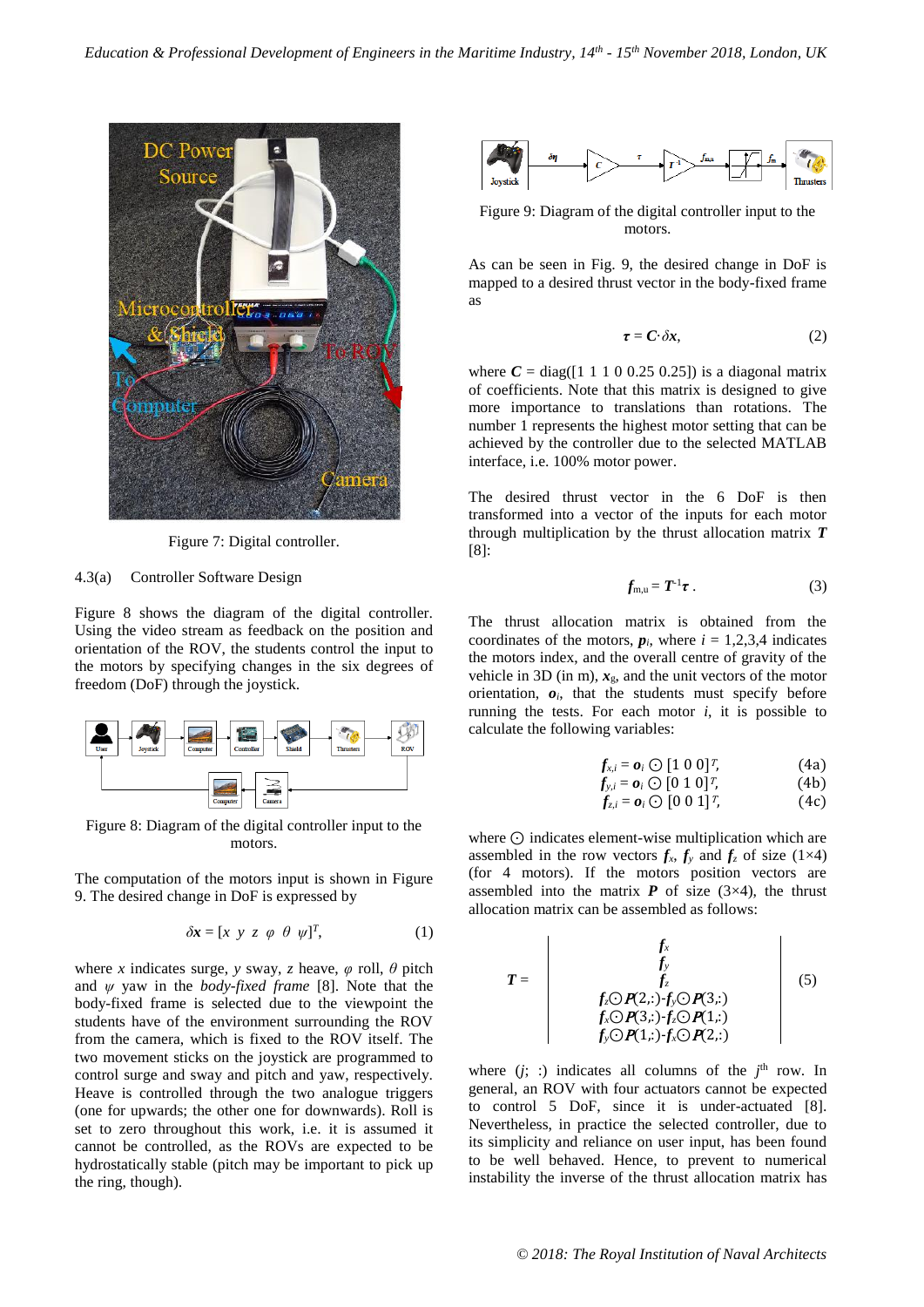been replaced with its pseudo-inverse. Finally, the vector of the inputs to each motor,  $f_{m,u}$  is clipped to values within  $\pm 1$ , as shown by the saturation block in Figure 9.

It is clear that the selected controller does represent a state-of-the-art controller for ROVs [8], with students still needing to learn the sensitivity of the joystick for their specific design. Nevertheless, this approach enables them improved control capability over the original analogue controller. Additionally, students learn about the concept of the thrust allocation matrix in ROV control.

## 4.3(b) Application Implementation

The controller software is implemented in MATLAB App Designer using the support packages for Arduino Hardware and Webcams. The application (app) is then packaged into an executable that can be run from any web browser. Note that the selected packages work only with the selected hardware, i.e. an Arduino Uno minicontroller (or a clone) and an Adafruit Arduino motor shield version 2 (or a clone). Figure 10 shows the main page of the app GUI page. As clearly identified in the figure, the user specifies the motors position and orientation on the top left side of the figure in addition to the position of the centre of gravity. The position coordinates are expected to be in m, while the orientation is expressed in unit directional vectors. The top-left figure shows the real-time requested forces and moments on the ROV in 6 DoF as arrows. The actual values can be read from the top line. Conversely, the top-right figure shows the real-time control input into each motor as arrows, with the actual values being visible on the top line. Control can be stopped and restarted by moving the left switch or pressing the B and A buttons of the joystick, respectively. The camera video stream is shown in the bottom figure and can be started or stopped with a switch. Both the MATLAB code and the package app are freely available from Github.



Figure 10: GUI design of the digital controller application.

#### 4.4(c) Controller Components

Similarly to Section 3.3, a list of the components used in the new digital controller can be seen in Table 2. In addition to these components, a laptop is required to run the developed program. The cost of the components is reflective of the price on the UCL suppliers' website without accounting for UCL-specific discounts. Hence, much lower prices are expected for the electronics components if sourced from other vendors. Additionally, most of these items are likely to be found in any engineering laboratory. These costs are one-off, with a single controller being required for the whole module.

Table 2: Components of the digital controller inclusive of description, quantity and cost.

| No.          | <b>Item</b>            | <b>Description</b>             | Quantity<br>per ROV | Price<br>$\mathbf{f}(\mathbf{f})$ |
|--------------|------------------------|--------------------------------|---------------------|-----------------------------------|
|              |                        | Adjustable, 1                  |                     |                                   |
| 1            | DC power source        | output, 0-30 V,                | 1                   | 52.30                             |
|              |                        | $0-3$ A                        |                     |                                   |
| 2            | Microcontroller        | Arduino Uno                    | 1                   | 18.39                             |
| 3            | Motor shield           | Adafruit v2                    |                     | 23.68                             |
| 4            | Joystick               | Prous Xbox 360                 |                     | 15.99                             |
| 5            | Camera                 | <b>USB, IP67, 10</b><br>m long | 1                   | 15.17                             |
| 6            | CAT6 cable<br>(female) | 1 m long, RJ45                 | 1                   | 7.78                              |
|              |                        | socket                         |                     |                                   |
| 7            | DC cables              | Banana plug 3                  | $\mathfrak{D}$      | 1.52                              |
|              |                        | mm                             |                     |                                   |
| 8            | CAT6 cable             | 30 m long, RJ45                | 1                   | 13.78                             |
|              | (male-male)            | plug                           |                     |                                   |
| <b>Total</b> |                        |                                |                     | 148.61                            |

### **5. CONCLUSIONS**

Building on the SeaPerch programme by MIT, the design and build of simple, affordable ROVs has been transformed into a coursework appropriate for the teaching of an introductory module in ocean engineering at university level. Engineering challenges associated with the design of the propulsion and control systems of the ROVs have been faced and solved by designing a digital controller and water testing the motors. The resulting programme is simple for other institutions to adapt to their needs and environment for the teaching of ocean engineering.

#### **8. ACKNOWLEDGEMENTS**

The authors would like to thank Mr Alex Craven and Ms Rachel Smith for booking the facilities and organising the timetable for the module, Ms Martina Bertazzon and Mr Philip Ross for ordering and purchasing the equipment, Mr Mykal Riley for taking the pictures of students and ROVs during the competition day and Mr Andrea Grech La Rosa for the booking of the wave tank. Additionally, we would like to thank the students of the Ocean Engineering Minor of the 2017/18 cohort for sharing their experience and allowing this publication.

**9. REFERENCES**